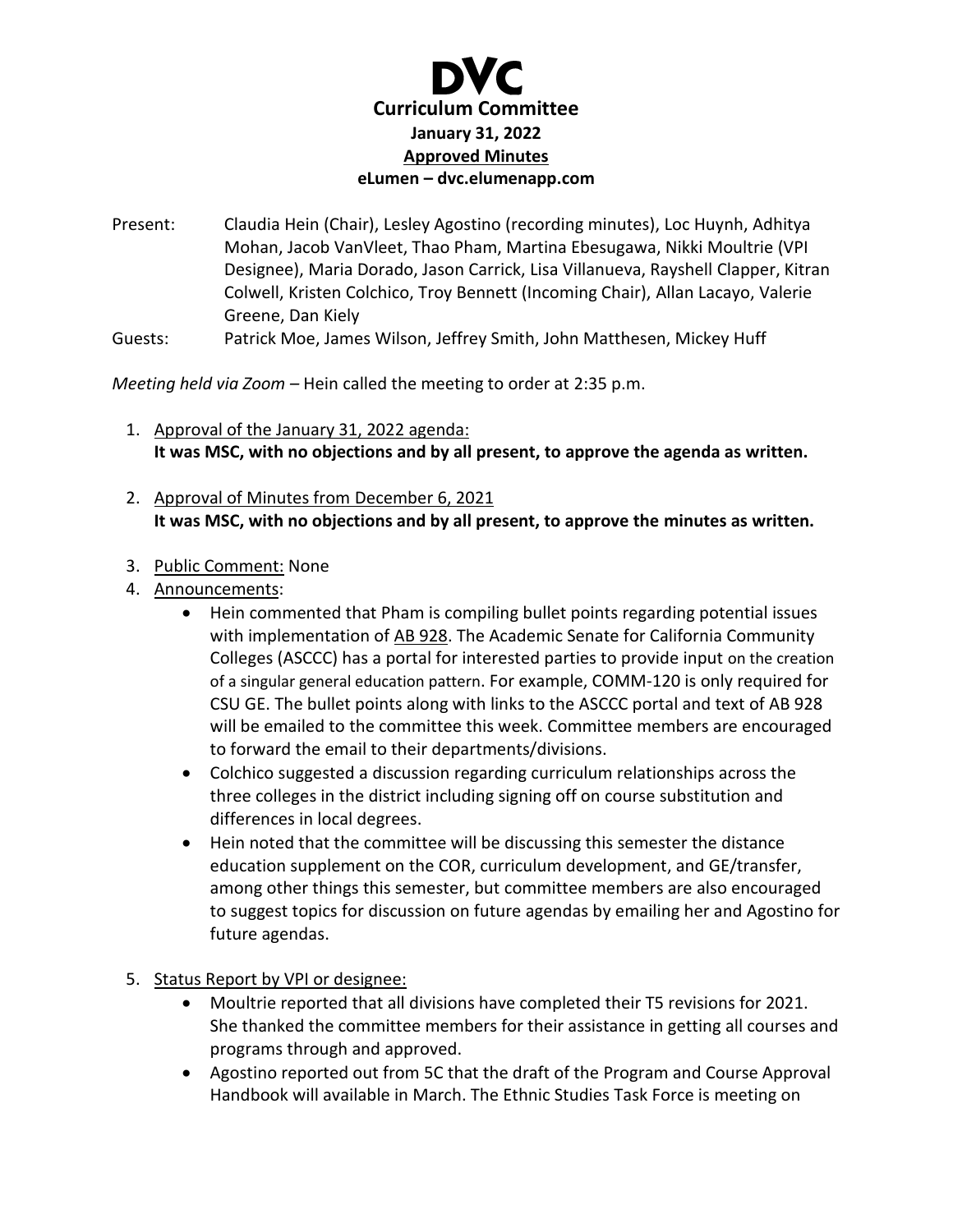

#### **eLumen – dvc.elumenapp.com**

February 14 to review and discuss implementing the ethnic studies requirement into the local GE pattern.

## 6. Welcome and Introductions

The committee welcomed back Dan Kiely and Maria Dorado. Valerie Greene will be joining the committee to represent the Biological Sciences.

## 7. First Review/Possible Action

New Courses – effective fall 2023

# **SOCSC-122 Media Literacy and Critical Thinking in the Social Sciences Distance Education – both 100% and Hybrid Prerequisite of ENGL-122 or equivalent**

Mickey Huff presented SOCSC-122 as a course emphasizing media and information literacy.

**It was MSC, with no objections and by all present to approve SOCSC-122, the distance education supplement – both 100% and hybrid, and a prerequisite of ENGL-122 as written.**

# **SOCSC-130 Introduction to LGBTQ Studies**

**Distance Education – both 100% and Hybrid**

Patrick Moe and James Wilson introduced SOCSC-130 as a core course for the Social Justice Studies Associate Degree for Transfer.

**It was MSC, with no objections and by all present to approve SOCSC-130 and the distance education supplement – both 100% and hybrid as written.**

New Courses – effective fall 2022

**ADJUS-100 Public Safety Career Academy**

**ADJUS-127 Summer Youth Law Enforcement Academy**

Agostino presented ADJUS-100 and 127 as new additions to the summer camp/academy offerings. ADJUS-100 will focus on all public safety careers while 127 focuses mainly on careers in policing.

**It was MSC, with no objections and by all present to approve ADJUS-100 and ADJUS-127 as written.** 

**ENGTC-128 Fusion 360 for Design and Prototyping Distance Education – both 100% and Hybrid ENGTC-268 CNC Programing and Machining**

**Distance Education – both 100% and Hybrid**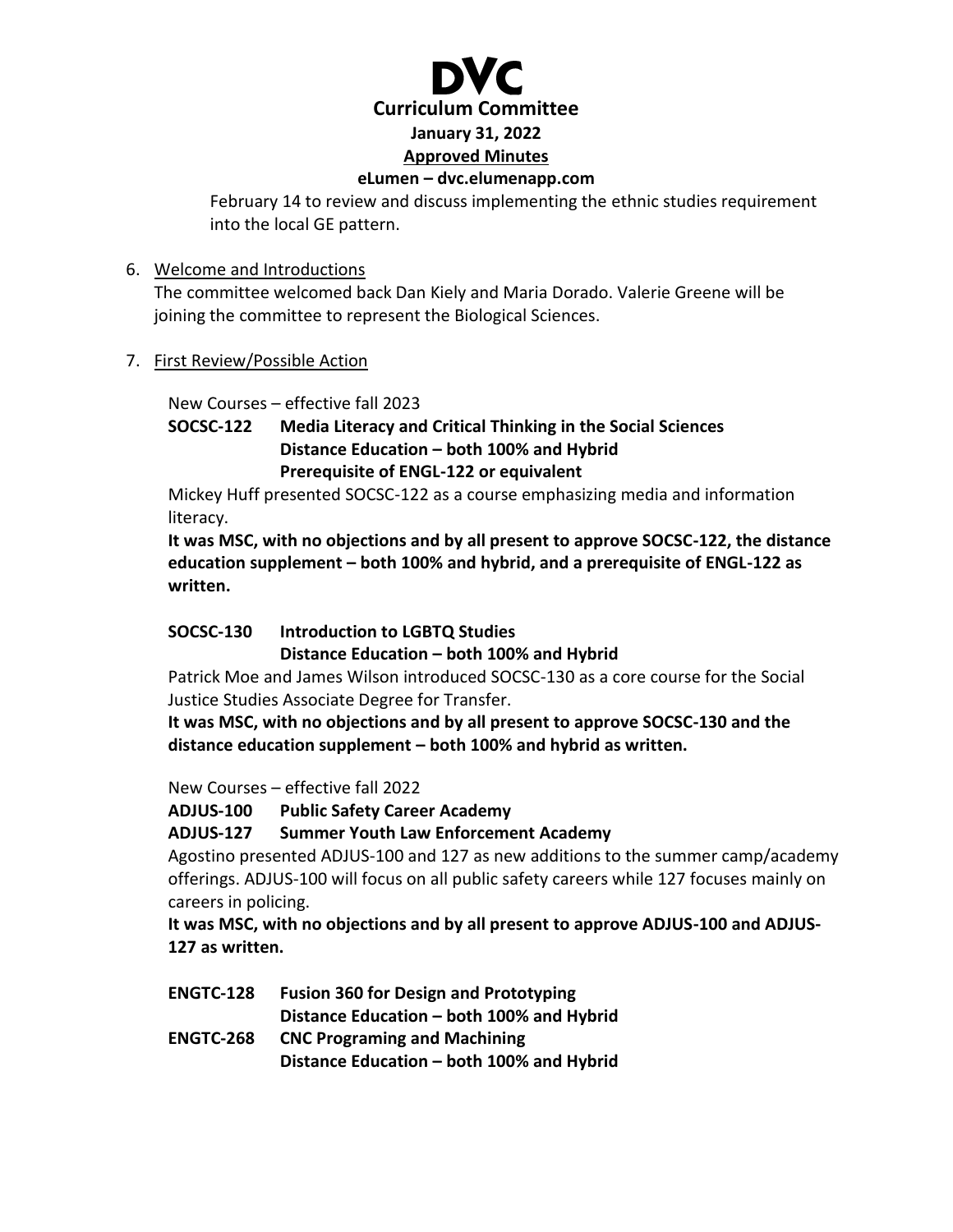

#### **eLumen – dvc.elumenapp.com**

Jeffrey Smith presented ENGTC-128 and 268 as new courses in the engineering technology area.

**It was MSC, with no objections and by all present to approve ENGTC-128 and ENGTC-268 as written.** 

New Programs – effective fall 2022 (upon Chancellor's Office Approval) **Certificate of Accomplishment - Cannabis Entrepreneurship Certificate of Accomplishment - Food Truck Entrepreneurship** John Matthesen presented two new offerings in the entrepreneurship field. Both

programs will give students an introduction to owning their own business as well as a core in either the cannabis industry or operating a food truck.

**It was MSC, with no objections and by all present to approve the Certificates of Accomplishment in Cannabis Entrepreneurship and Food Truck Entrepreneurship as written.**

# **Certificate of Accomplishment - Rapid Prototyping and 3D Printing Certificate of Accomplishment - Robotics**

Jeffrey Smith commented that these two programs build on the two new ENGTC courses approved above. He clarified that rapid prototyping is the fast fabrication of a part, model, or assembly using CAD and 3D printing. This type of production differs from production processes of the past that included more engineering before production. **It was MSC, with no objections and by all present to approve the Certificate of Accomplishment in Rapid Prototyping and 3D Printing and Robotics as written.** 

8. Consent Agenda

Program Modifications – effective fall 2022 **Associate in Science – Industrial Design Associate in Science in Mathematics for Transfer Certificate of Achievement – Design for Manufacturing (D4m) Certificate of Achievement – Industrial Design**

Course Title Change – effective fall 2022

- **ARCLA-120 Introduction to Landscape Architecture and Environmental Design** *Formerly Introduction to Landscape Design*
- **ARCLA-121 Landscape Design** *Formerly Landscape Design I*

Course Deletions – effective fall 2022

**CNT-117 Implementing Microsoft Windows Directory Services**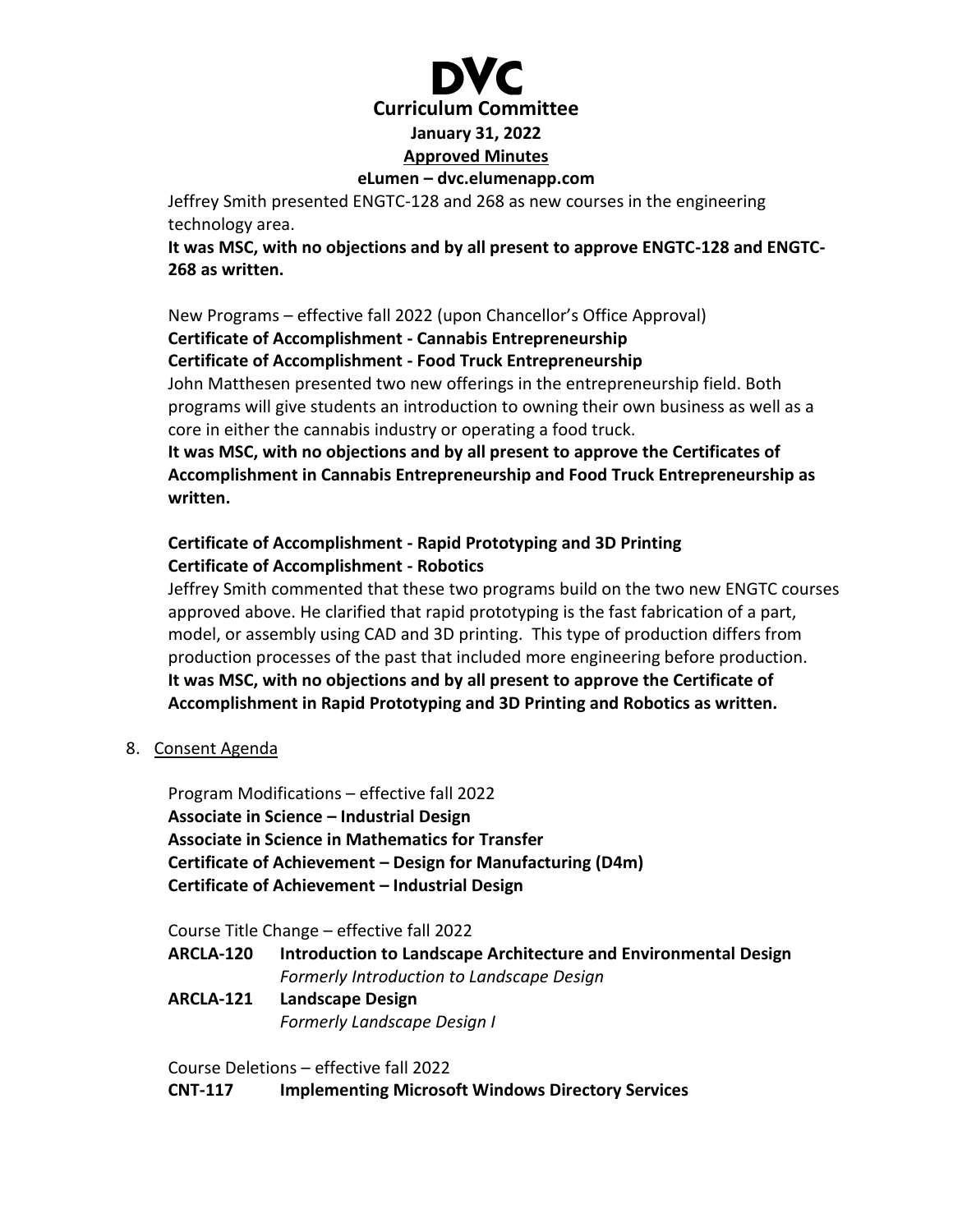# **Curriculum Committee**

### **January 31, 2022**

# **Approved Minutes**

#### **eLumen – dvc.elumenapp.com**

- **ENVSC-295 Occupational Work Experience Education in ENVSC**
- **SOCSC-295 Occupational Work Experience Education in SOCSC**
- **SOCSC-296 Internship in Occupational Work Experience Education in SOCSC**
- **PSYCH-295 Occupational Work Experience Education in PSYCH**
- **PSYCH-296 Internship in Occupational Work Experience Education in PSYCH**

Title 5 revisions – effective fall 2022

- **ADJUS-221 Legal Aspects of Evidence**
- **ADJUS-222 Criminal Investigation**
- **ADJUS-230 Juvenile Procedures**
- **ART-105 Introduction to Drawing**
- **ART-106 Drawing in Color**
- **ART-127 Painting II: Intermediate Painting**
- **ART-128 Painting Concepts and Portfolio Development**
- **ART-129 Advanced Painting**
- **ELECT-130 Motors and Motor Controllers**
- **ELECT-230 Electro-Mechanical Equipment**
- **ENGTC-162 Geometric Dimensioning and Tolerancing**
- **ENGTC-168 Introduction to Computer Numerical Control**
- **ENGTC-175 Hydraulic and Pneumatic Systems and Component**
- **ENGTC-176 Mechanical Systems and Components**
- **ENSYS-125 Building Envelope and Systems**
- **IDSGN-120 Introduction to Industrial and Product Design**
- **SOCSC-220 Women in United States Society**

Off-schedule revisions – effective fall 2022

**ELTRN-107 Introduction to Robotics**

*Revision of faculty requirements*

Distance Education Updates – effective spring 2022

| IT Essentials (A+) - Adding 100% option<br><b>CNT-104</b> |  |  |  |
|-----------------------------------------------------------|--|--|--|
|-----------------------------------------------------------|--|--|--|

- **DANCE-246 Dance Production I -** *Adding both 100% and hybrid options*
- **DANCE-247 Dance Production I – Tech Week -** *Adding both 100% and hybrid options*
- **DANCE-248 Dance Production II -** *Adding both 100% and hybrid options*
- **DANCE-249 Dance Production II – Tech Week -** *Adding both 100% and hybrid options*
- **DANCE-256 Dance Production Choreography -** *Adding both 100% and hybrid options*
- **DANCE-257 Dance Production Choreography – Tech Week -** *Adding both 100% and hybrid options*
- **ECE-254 Language and Literacy for the Young Child -** *Adding both 100% and hybrid options*